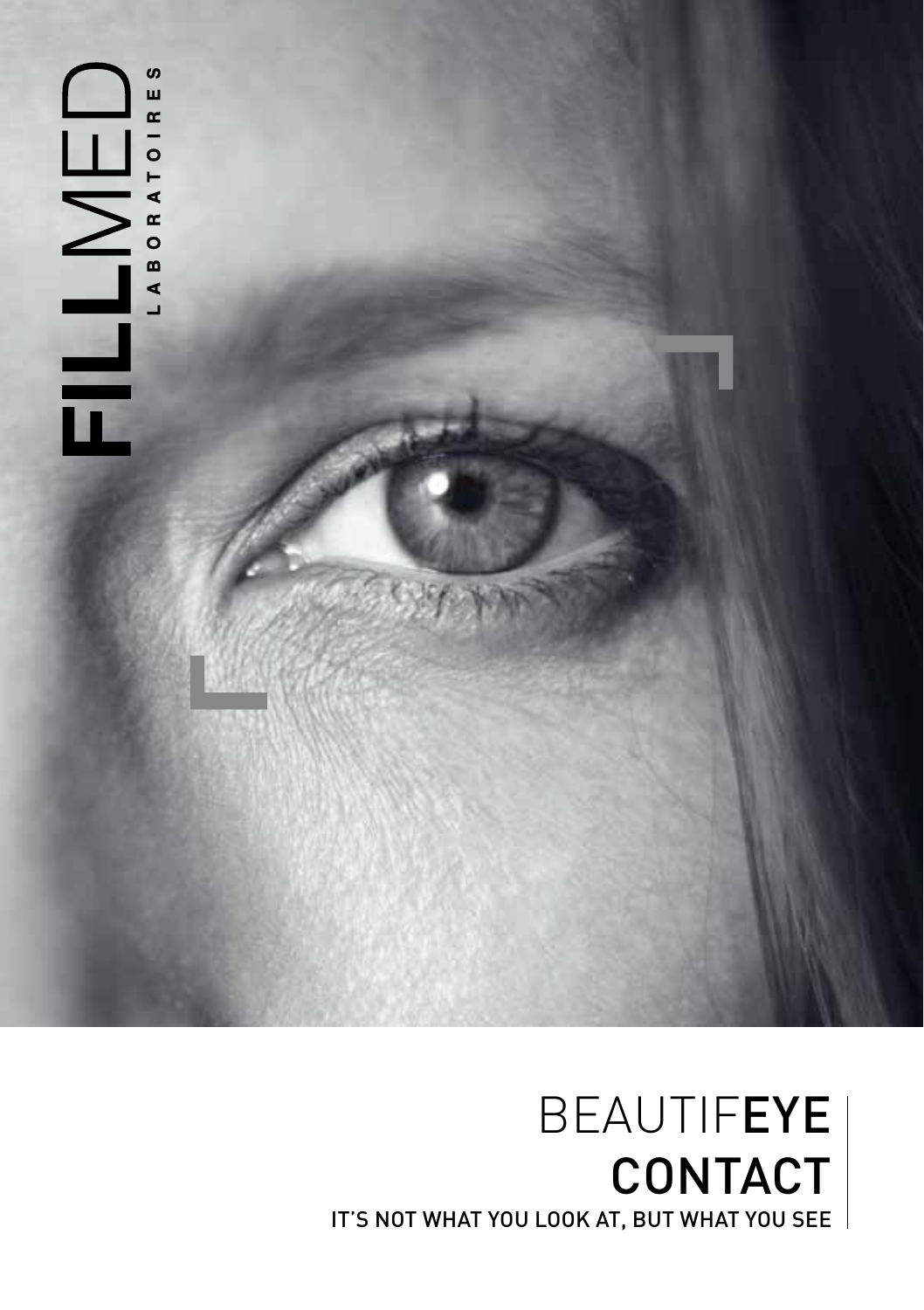# 66

### **When we smile our eyes smile back, they capture the room**

Our eyes reveal so much about our emotions and are often the first thing to show signs of ageing, stress and fatigue.

The skin around the eyes is particularly fine and fragile. We blink up to 15,000 times per day, we laugh and squint in the sun, so fine lines can form quickly. Slower circulation to this area also accentuates dark circles and puffiness.

Our BEAUTIFEYE protocol specifically targets this difficult to treat area. Focusing on maximizing hydration and improving overall skin quality we can help to reveal and restore your eye contour's natural radiance.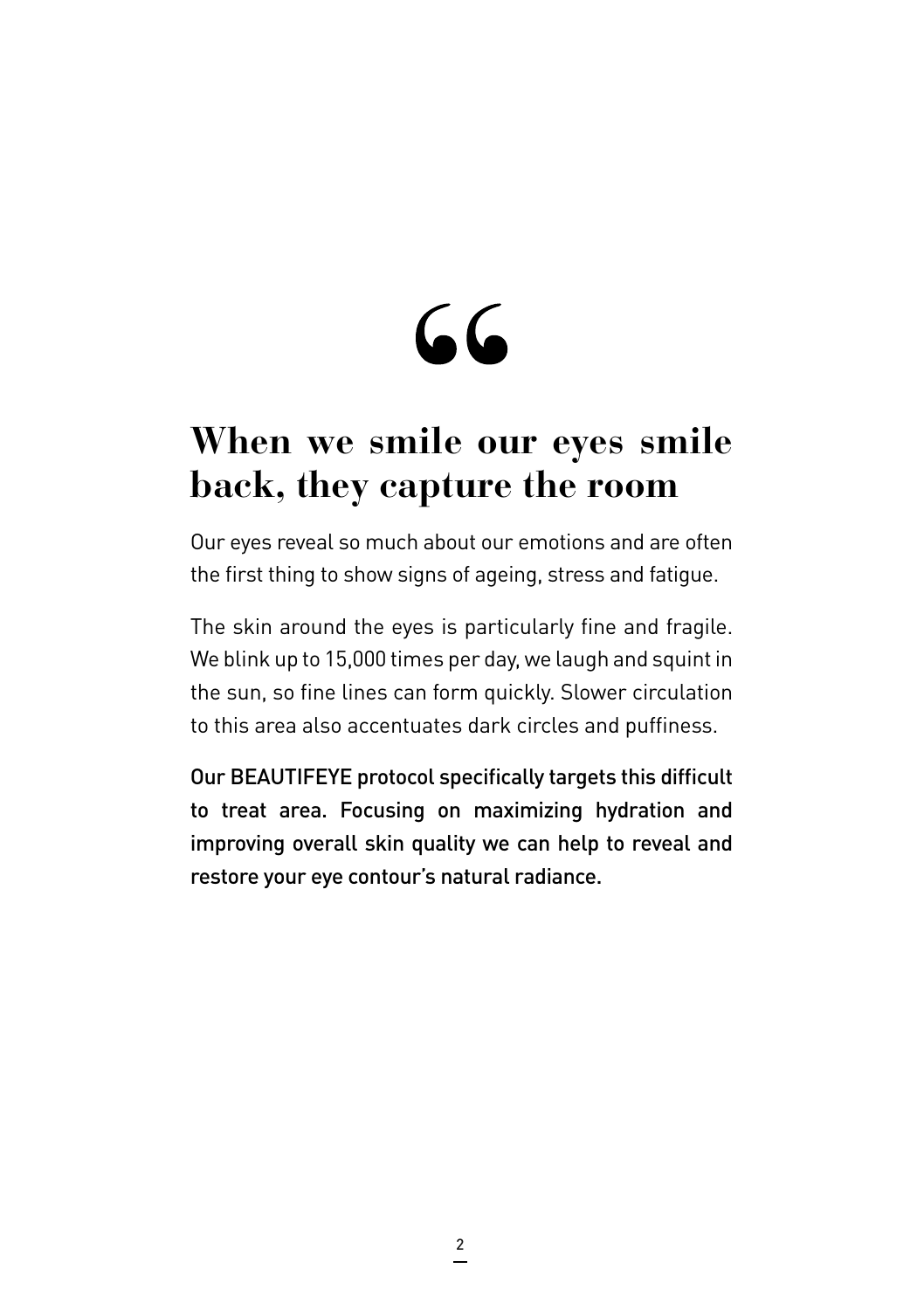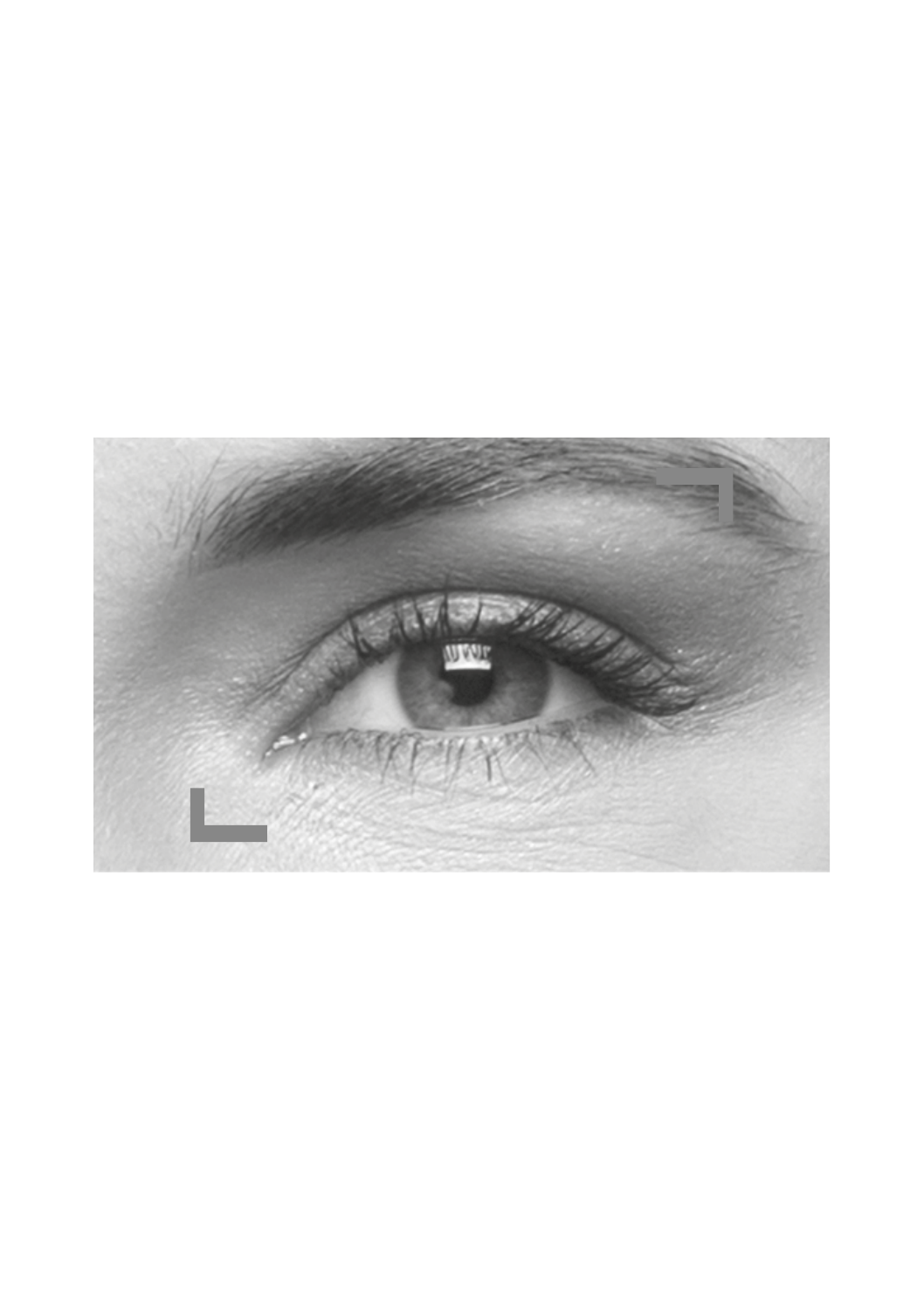## **revitaleyes** *Reduce,* **replace,** *repair,*

### The unique BEAUTIFEYE treatment protocol.

A holistic treatment delivered in clinic and at home, specifically developed to target fine and fragile skin around the eyes. Our new skin rejuvenation protocol that combines in clinic treatments with a cosmetic SKIN PERFUSION routine at home.

- **Improved skin texture**
- Correction of fine lines
- **Inproved homogeneity, density and elasticity**
- **Restore radiance to the eye contour area**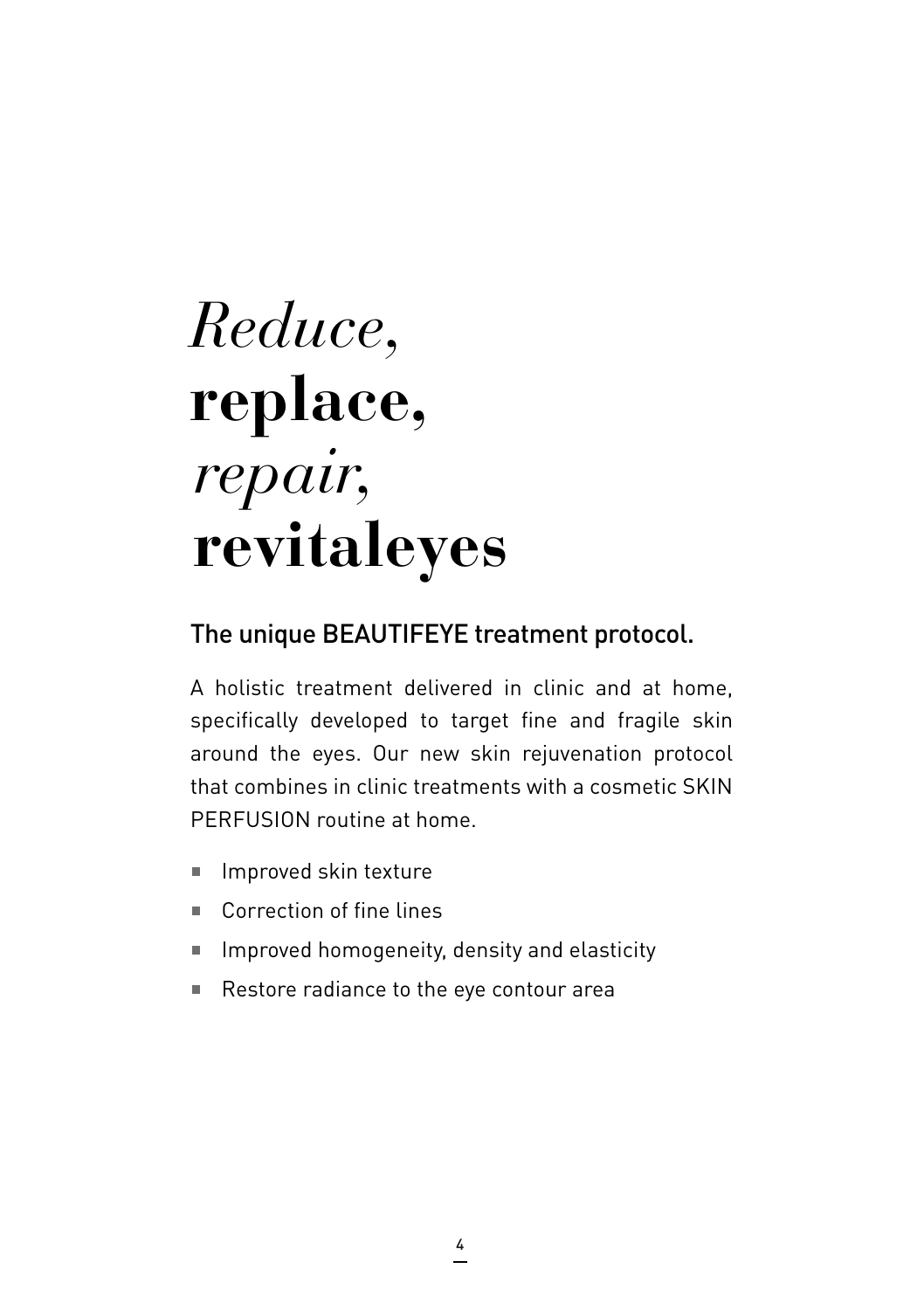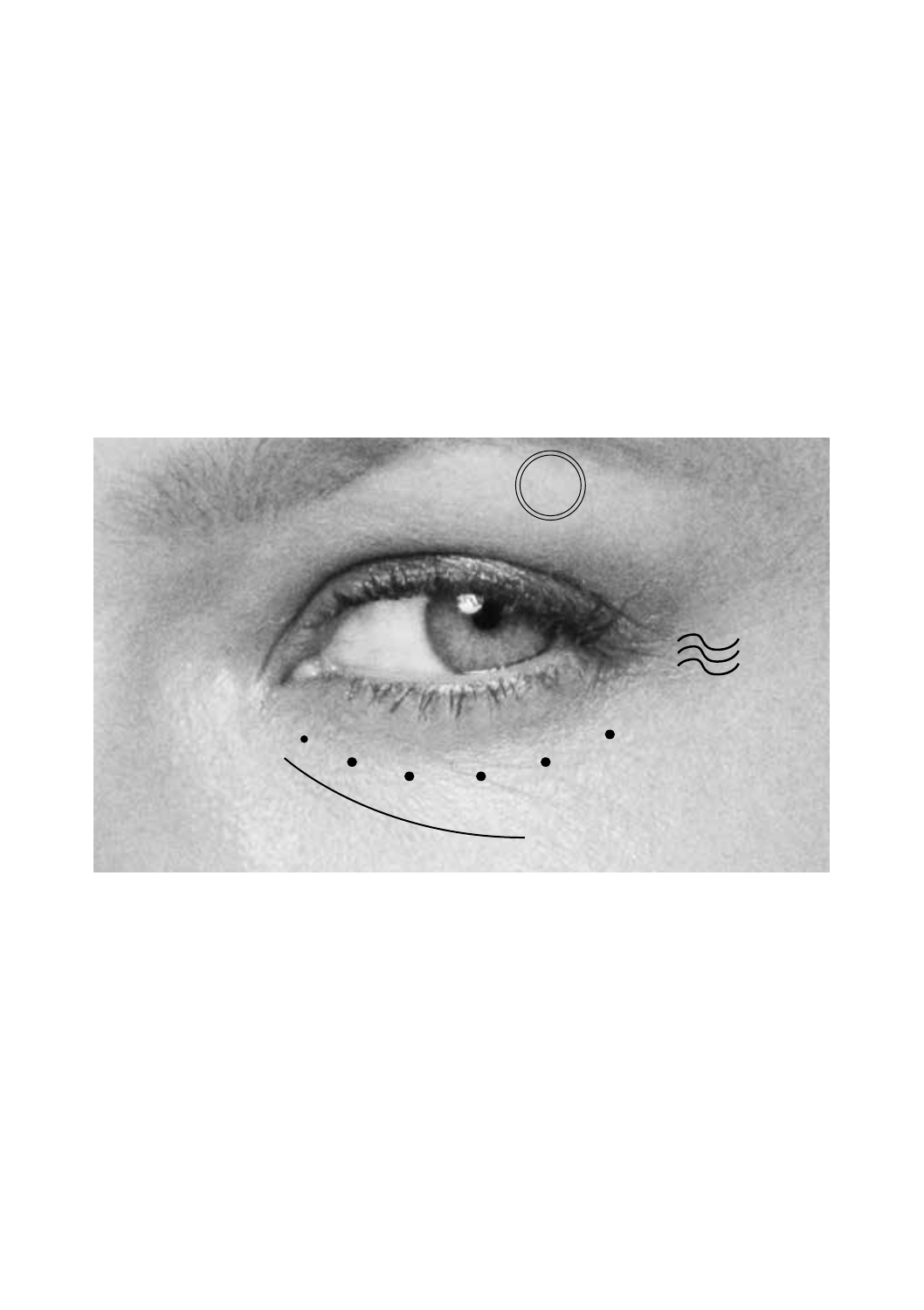### *In clinic*  **BEAUTIFEYE 3-step protocol**

### STEP 1:

Your practitioner will start by applying the BRIGHT PEEL<sup>®</sup> by Laboratoires FILLMED that will target uneven skin and pigmentation disorders around the eye. It is adapted to sensitive skin.

### STEP 2:

During the 2<sup>nd</sup> step, your practitioner will inject into the upper dermis the revitalizing solution of NCTF® comprising hyaluronic acid and 59 active ingredients (vitamins, amino-acids, antioxidants...) with the very precise and safe NANOSOFT™ needle that will reduce the risk of bruising and minimize pain during the injection.

Combining NCTF® & NANOSOFT™ will not only target the sensitive area of your face with delicacy but also provide optimal results in less time.

### STEP 3:

The soothing B3-RECOVERY CREAM and EYE-RECOVER MASK will smoothly complete this protocol at home. Apply the EYE-RECOVER MASK once the skin barrier is completely recovered.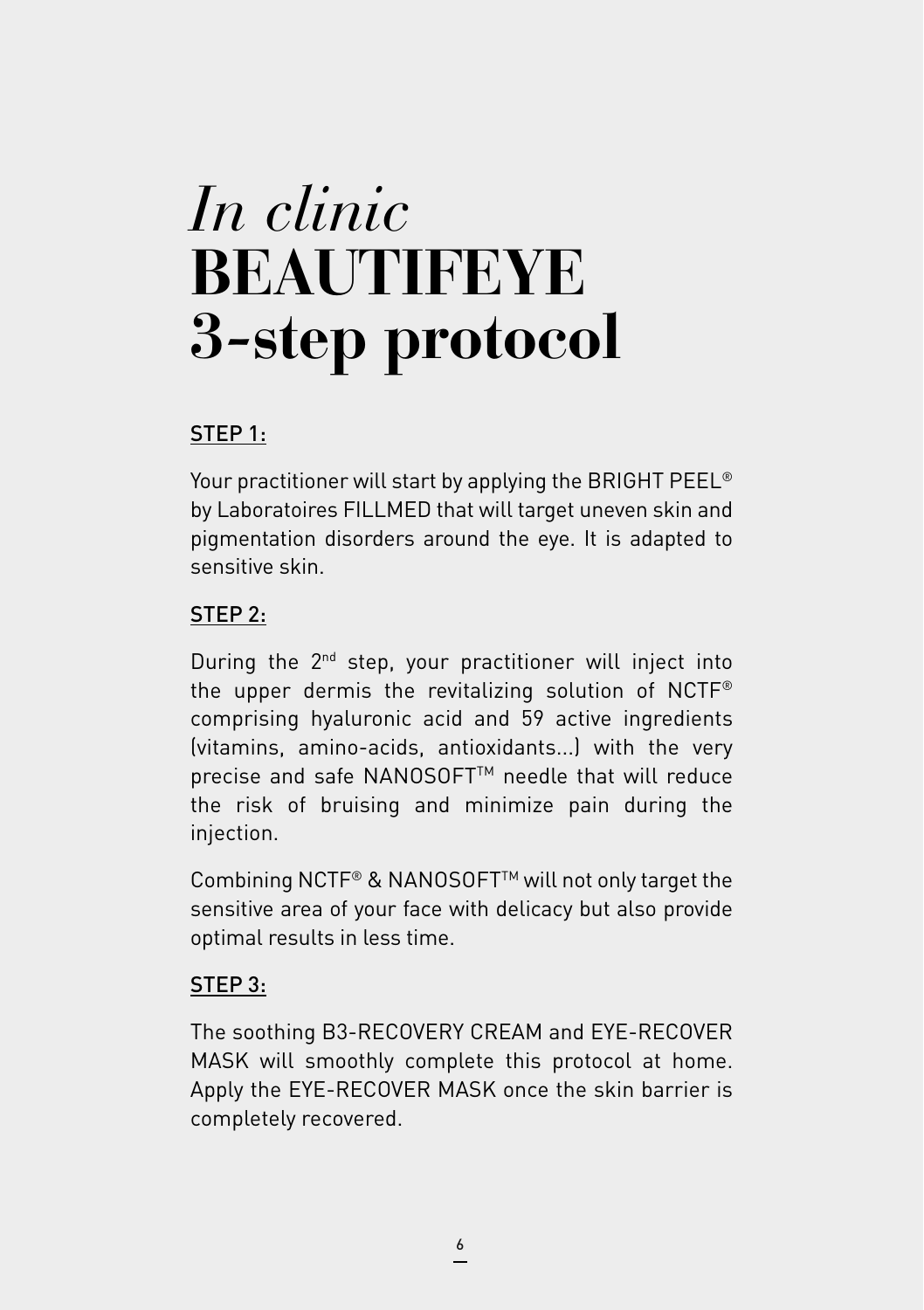### NCTF® 135 HA AND BRIGHT PEEL®: REJUVENATE

### IN CLINIC PROTOCOL: 3 SESSIONS SPACED 2 WEEKS APART



| STEP <sub>1</sub><br>SUPERFICIAL PEELING                               | STEP <sub>2</sub><br>MULTIPUNCTURE INJECTION | STEP <sub>3</sub><br><b>POST-ACT SKINCARE</b>                                                                          |
|------------------------------------------------------------------------|----------------------------------------------|------------------------------------------------------------------------------------------------------------------------|
| <b>BRIGHT</b><br><b>POTL</b><br>冰<br><b>SERVICE</b><br><b>MARTINEZ</b> | <b>NCTF135M</b>                              | <b>TEET DIE E</b><br>$-0.04$<br>ACM2<br>PERFUSION<br><b>There</b> is<br>--<br><b>STAR AGENCIER AND</b><br>and dollars. |
| <b>BRIGHT PEEL®</b>                                                    | NCTF® 135 HA & NANOSOFT™                     | <b>B3-RECOVERY CREAM</b>                                                                                               |

EYE-RECOVERY MASK AT HOME

7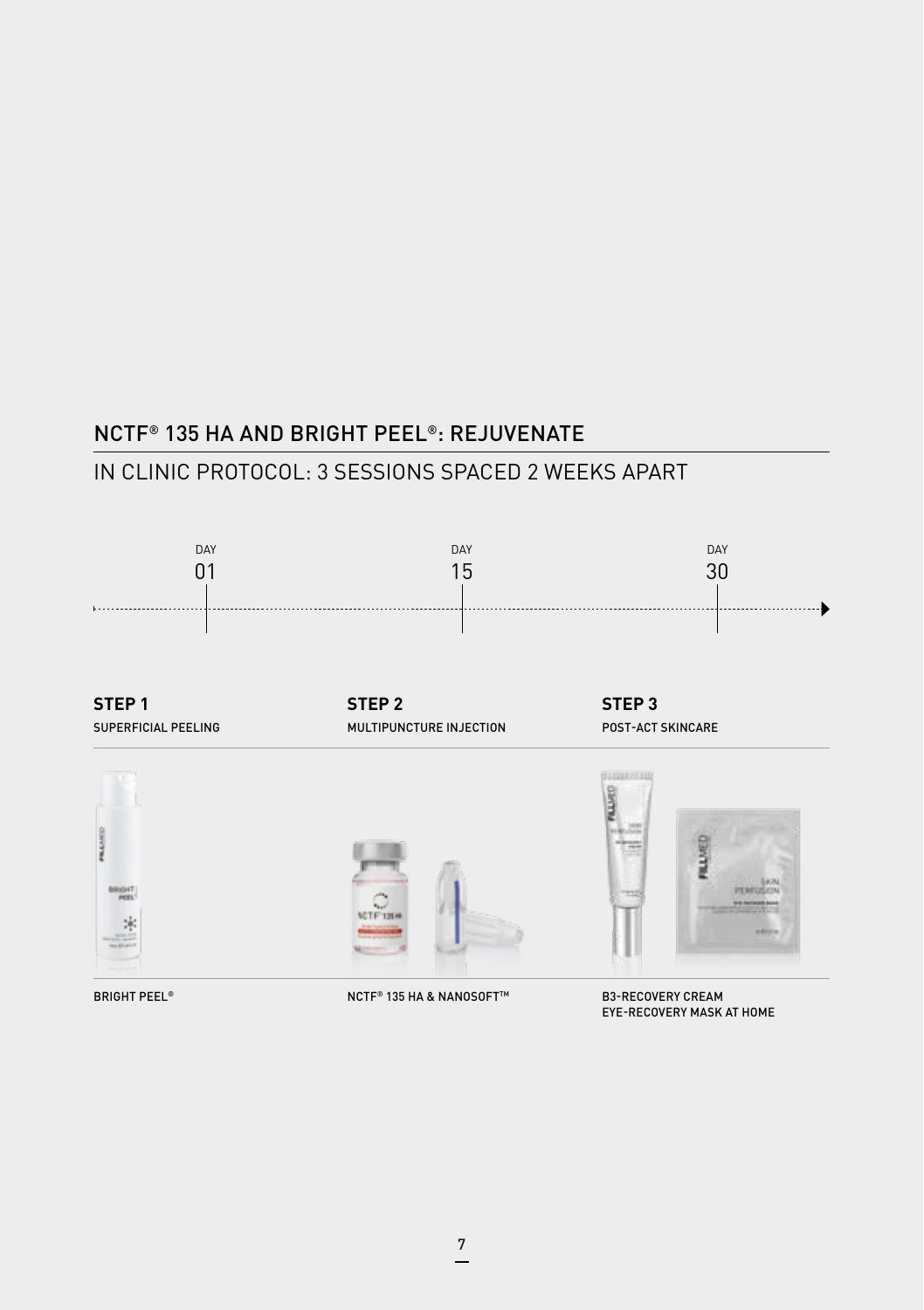### *At home* **SKIN PERFUSION routine**

Complement with a homecare SKIN PERFUSION prescription for outstanding results.



### B3-RECOVERY CREAM

POST-PROCEDURE

Soothing cream to avoid uncomfortable sensations following an aesthetic procedure. The formula is specially designed to protect sensitive and reactive skin from aggressions. Apply repeatedly to the area needing treatment.



### EYE-RECOVER MASK

### USE ONCE TO TWICE WEEKLY

Its innovative patch design is specifically developed to be applied on the entire eye contour area, to target all the ageing signs for a comprehensive antifatigue and antiageing solution.



### HXR-EYE CREAM

### APPLY DAILY

Apply this global rejuvenating cream to the eye contour area in the morning and/or evening. It will address all signs of ageing: wrinkles, dark circles, puffiness, dehydration.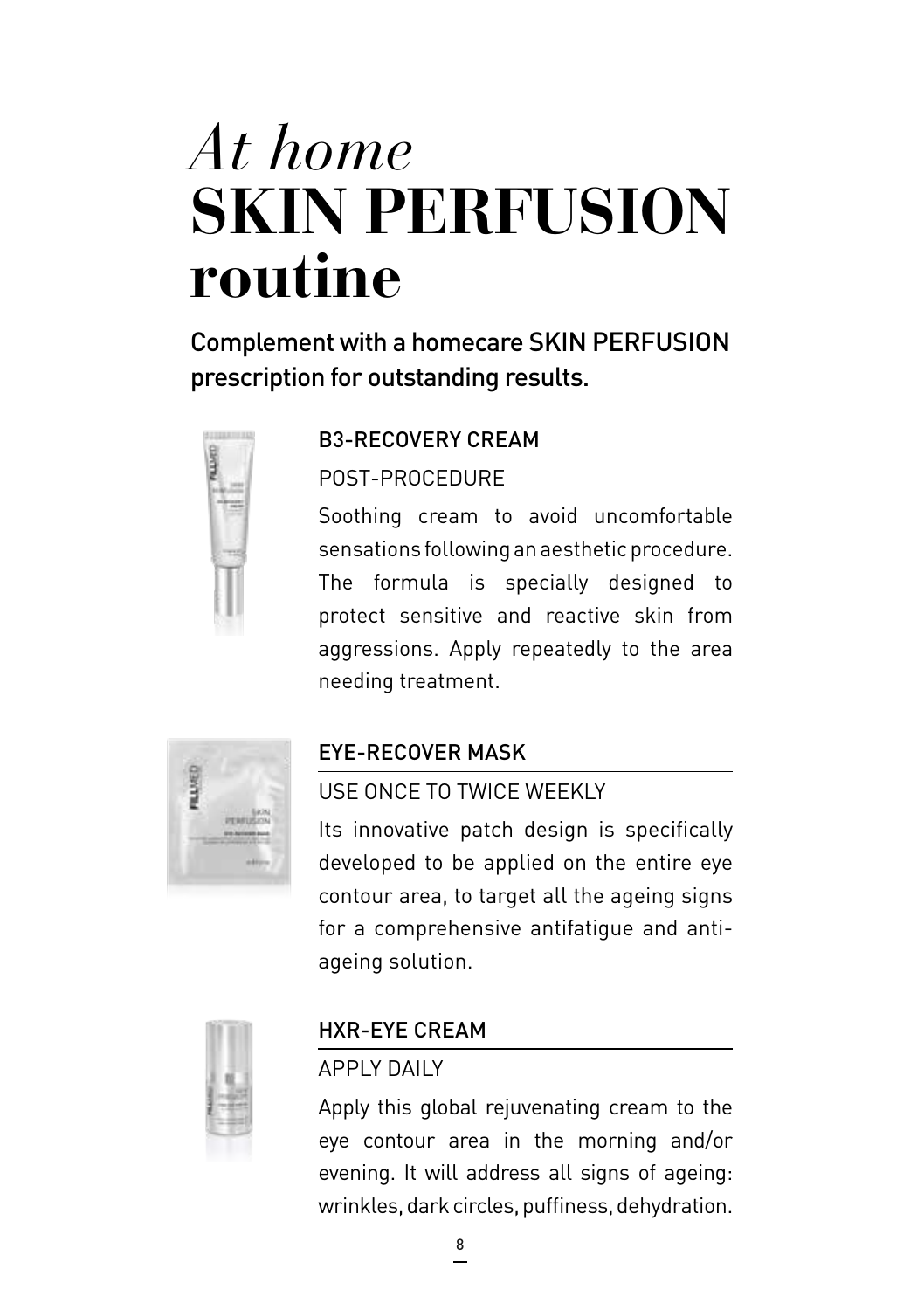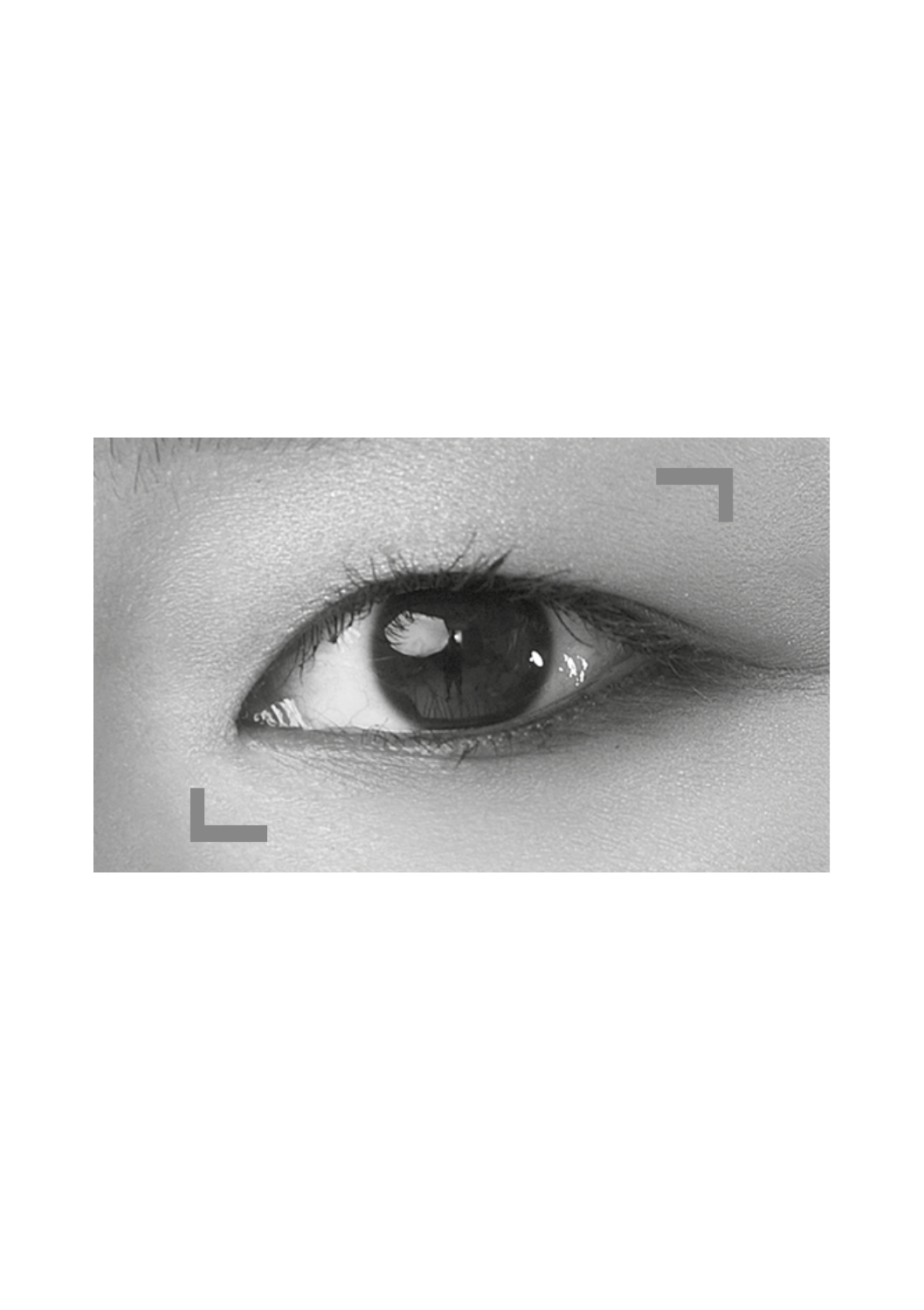# *Realize,* **real eyes**

See how you can enhance skin quality and target fine lines, wrinkles and circles.



**BEFORE AFTER**

#### BENEFITS:

- Fine lines, homogeneity, skin density, improved skin quality.
- **Protocol adapted to all seasons, even summer** (exposure to sun, UV rays and freezing temperatures should be avoided at least 48 hours after injection).

### THINGS TO DO AT HOME TO IMPROVE AND MAINTAIN A REFRESHED AND REJUVENATED EYE CONTOUR.

- Daily make-up removal with a gentle cleanser.
- Do not forget to moisturize with a suitable daily skincare.
- Wear your glasses to avoid extra blinking and muscle contractions which create wrinkles.
- **Try a lymphatic massage.**
- Having a diet rich in antioxidants.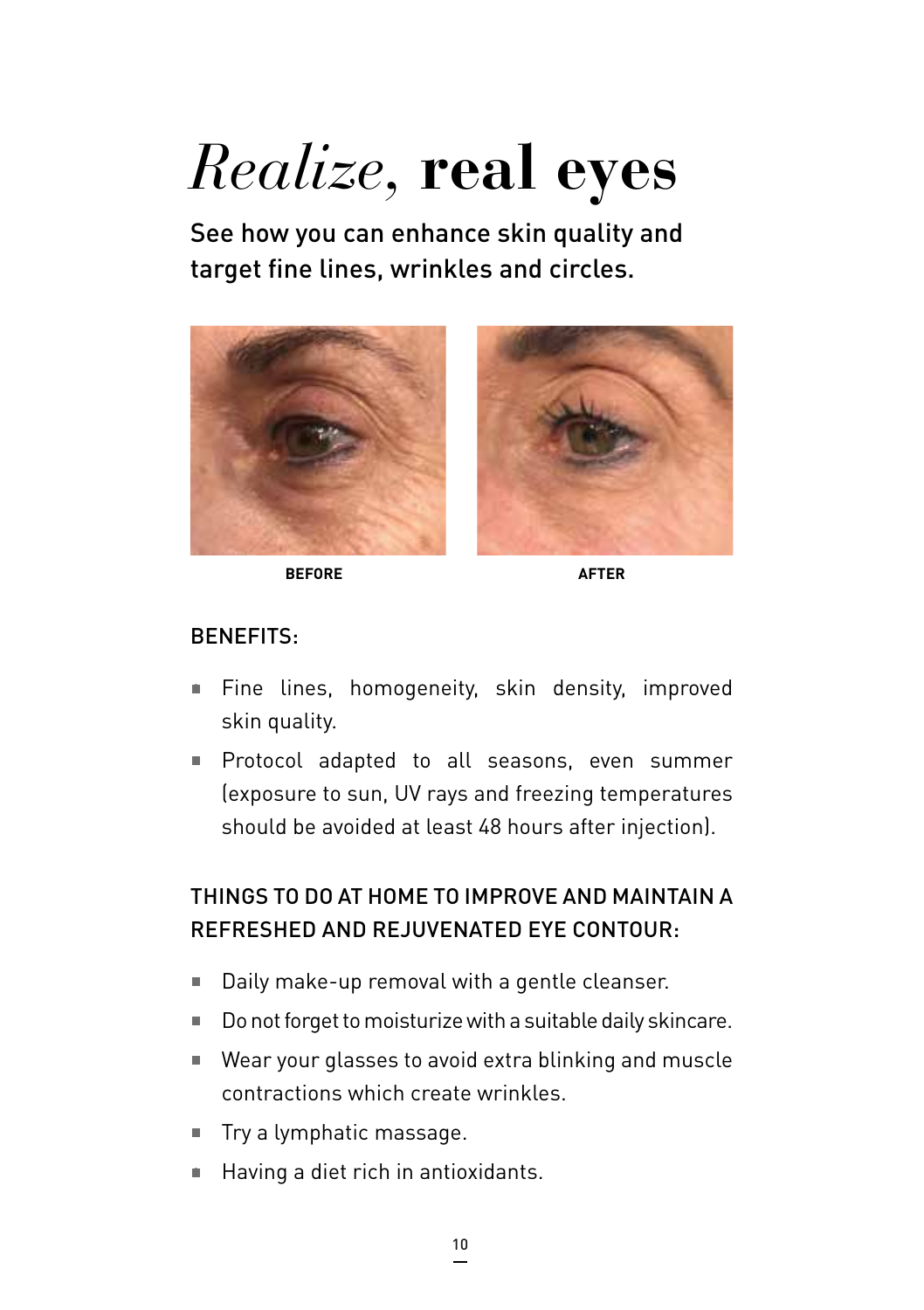